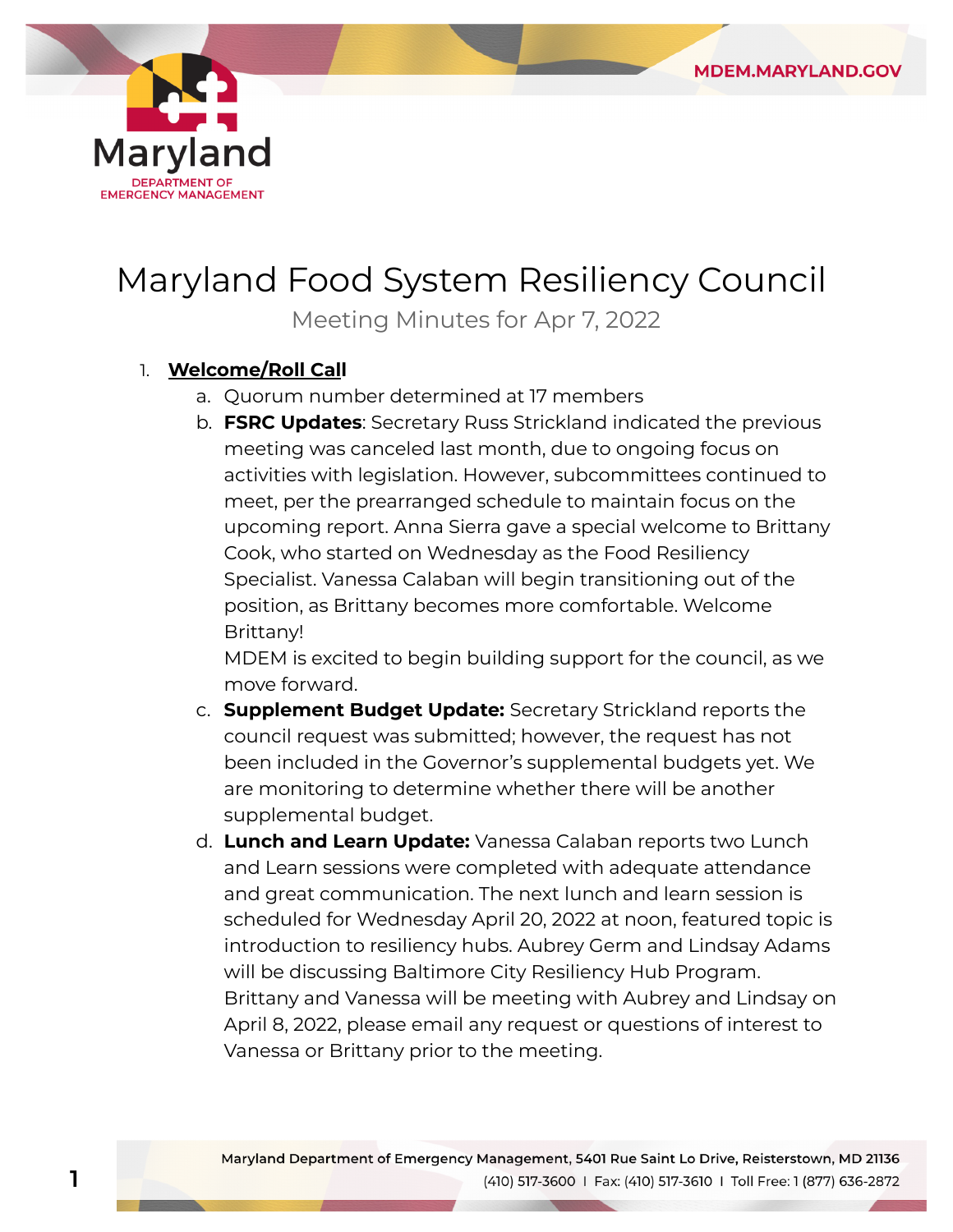



 Michael J Wilson requested written materials be provided before Lunch and Learn sessions, to improve efficiency and leave more time for Q&A.

 Anna Sierra agreed to have MDEM staff work with presenters to ensure written materials are made available prior to the lunch and learn sessions.

 Vanessa and Brittany are currently working on scheduling lunch and learn sessions in May and June. Lunch and Learn sessions will be scheduled for the third Wednesday every month at noon.

 e. **Nov 1, 2022, Report Update timeline review:** Anna Sierra reports the Midyear update report will be completed, per the council request. The midyear report will detail the subcommittee's status on parking lot items, address status of items recommended as legislative changes, and other legislation monitored by the council that will affect the food system. Subcommittees are focusing their efforts on parking lot items to address in the report. The target report review date is May, and target approval date is scheduled for June. Outcomes of food-related legislation will be ready for review and included in the report.

### 2. **Legislative Session Update**

- a. Total bills monitored during the legislative session include 25 bills, and 18 crossfiles (committee recommended support of 11 bills, recommended monitoring 10 bills). Support with amendments or consideration were offered for two bills, and two other bills had no considerations indicated.
- b. Sine Die scheduled April 11
- c. HB147- Maryland FARM Bill (Delegate Charkoudian's bill) encompassed three council recommendations in one bill. This bill requested the following:
	- ● Requires FY21 and every year after funding allocation, to the Maryland Farms and Family Fund; establishes the Maryland Food and Agriculture Resiliency Mechanism Grant Program for charitable food orgs and food banks to procure, process, and transport of local food products; establishes the Maryland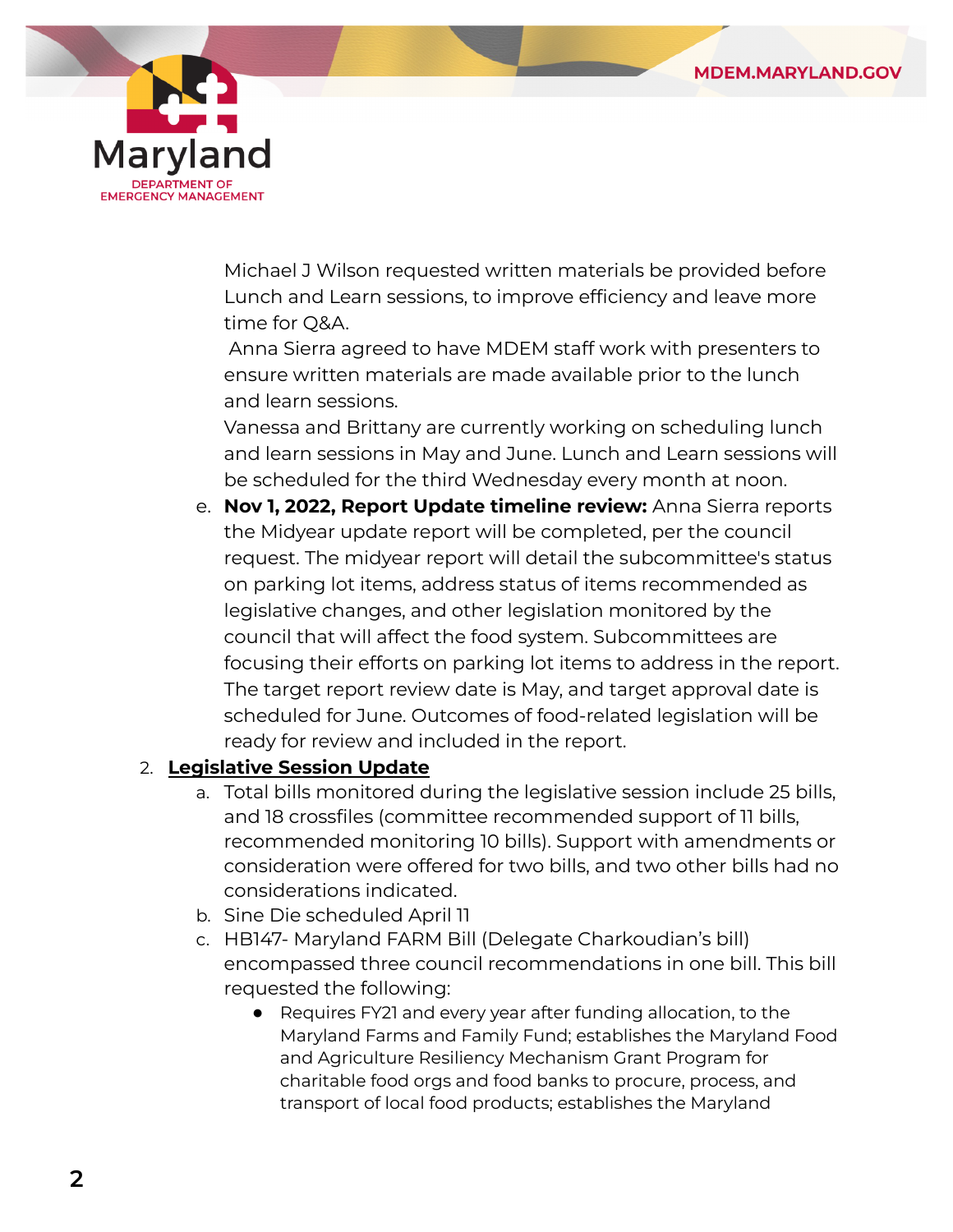



 Farm-to-School Meal Grant Pilot Program to incentivize production, procurement, and provision of local foods.

- Several FSRC Report Recommendations included in the bill
- ● Currently under review in the House after passing both chambers, amended

 This bill passed in both chambers, with different fiscal notes and funding amounts attached. The bill will be reviewed by the conference committees between the house and senate, to make a final determination of the bill's funding and language. Approval will be granted once the bill is in its final form. Advocacy can be done with the conference committee's representatives.

- d. **Tracker link was provided.** Bolded text has passed the original chamber.
- e. **Highlighted Bills include**:
	- ● HB0147/SB0121 Public Schools- Grant Program to Reduce and Compost School Waste: currently in committee and referred to W&M
	- **●** HB0156 Local Governments- Urban Agricultural Incentive Zones- Authorization: This is a monitor bill, that has not moved out of committee
	- **●** HB0178 Public Health- Cottage Food Businesses- Annual Revenues: Is a committee supported bill that was sent to the Governor
	- **●** HB0179 Food Environment Report: Supported by Delegate Queen was significantly amended, to a work group tasked with studying food environment reports, and best practice on creating reports. This is in committee.
	- **●** HB0184/SB0229 Environment on Farm Composting Facilities- Permit Exemption: This bill provides the ability for smaller farms to begin composting processes without arduous procedure. The Senate bill passed third reading, and is now in the house.
	- **●** HB0456/SB0957- Supplemental Nutrition Assistance Program – State Supplement: Original bill provided seniors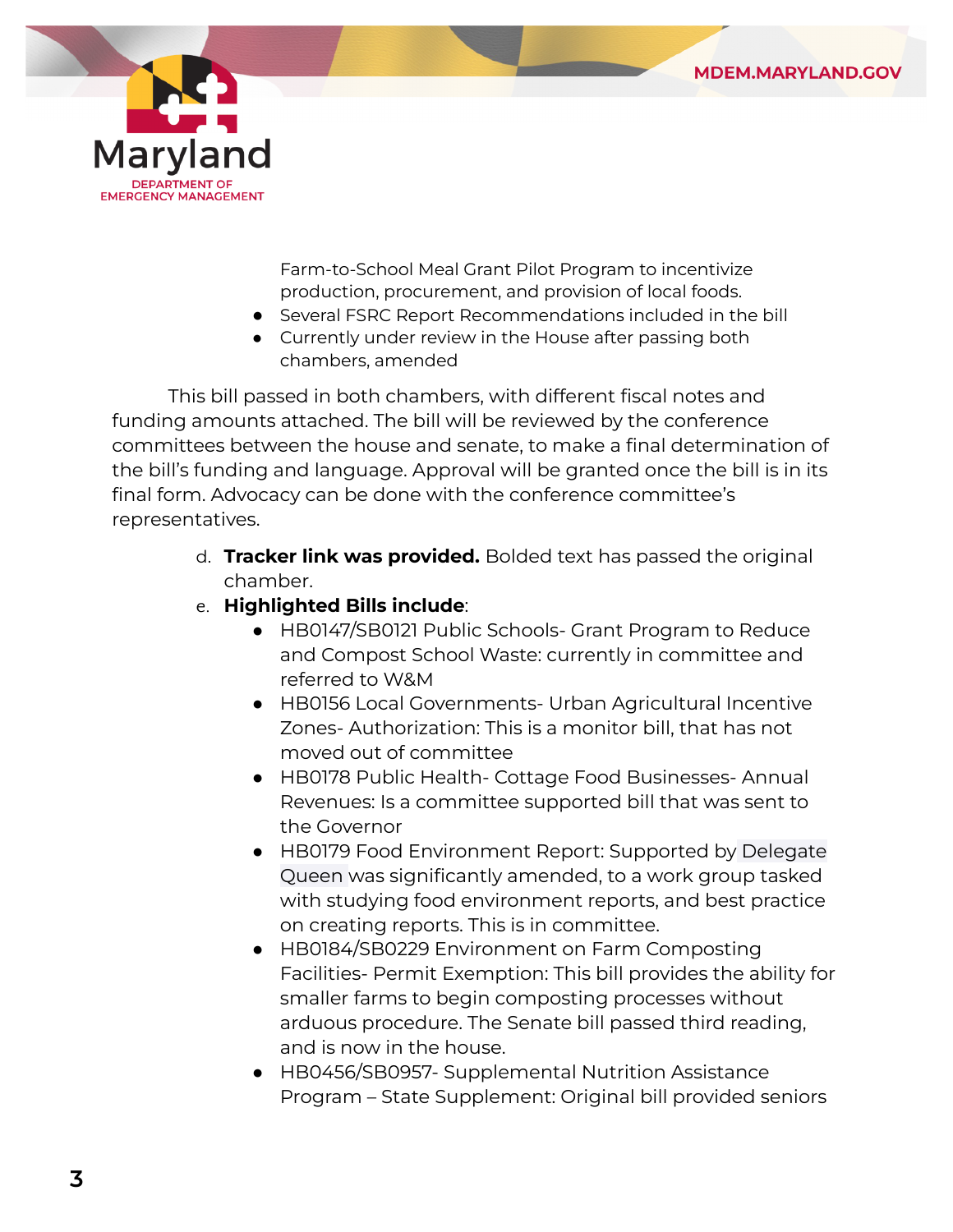



 with 45 dollars in benefits, prior to the pandemic benefits were 15 dollars per month. However due to a change in the calculation on the Federal level, the benefit amount is 20 dollars per month. Supplement benefits are 30 dollars per month for 62 and over, a proposal was presented to raise the amount for 45, governor proposal 40 dollars for benefits.

- **●** HB540/SB0437- Agriculture- University of Maryland Extension- Urban Farmer Assistance: This committee supported bill has passed second reading in the chamber and may go to third reader. Funding was included in the supplemental bill; therefore, funds are appropriated the bill will just need to be passed.
- **●** HB0680- Baltimore County- Property Tax Credit- Supermarkets: This monitor bill has passed second reader in the chamber; we will continue to monitor.
- **●** HB0855/SB0942- Agriculture- Urban Agriculture Water and Power Infrastructure Grant Program and Funds- Establishment: supported bill referred to the opposite chamber and remains in committee.
- **●** HB1163 Primary and Secondary Education Virtual Education- Requirements: Monitoring bill as there is some mention related to nutrition and/or food services. This bill is referred to ED.
- **●** HB1216 Department of Agriculture- Urban Agriculture Grant Fund: Supported bill was referred.
- **●** HB1228/SB0830Natural Resources- Oysters, Spat, Shells and Substrate: Monitor bill has been passed.
- **●** SB0263/HB0661 Health- Food Services Facilities- Beverage Options with Children's Meals: Bill was supported, but considered unfavorable in committee and withdrawn in the Senate.
- **●** SB0362 Primary and Secondary Education- Virtual Schools- Revisions- Monitor bill which included some nutrition services, this bill is in committee.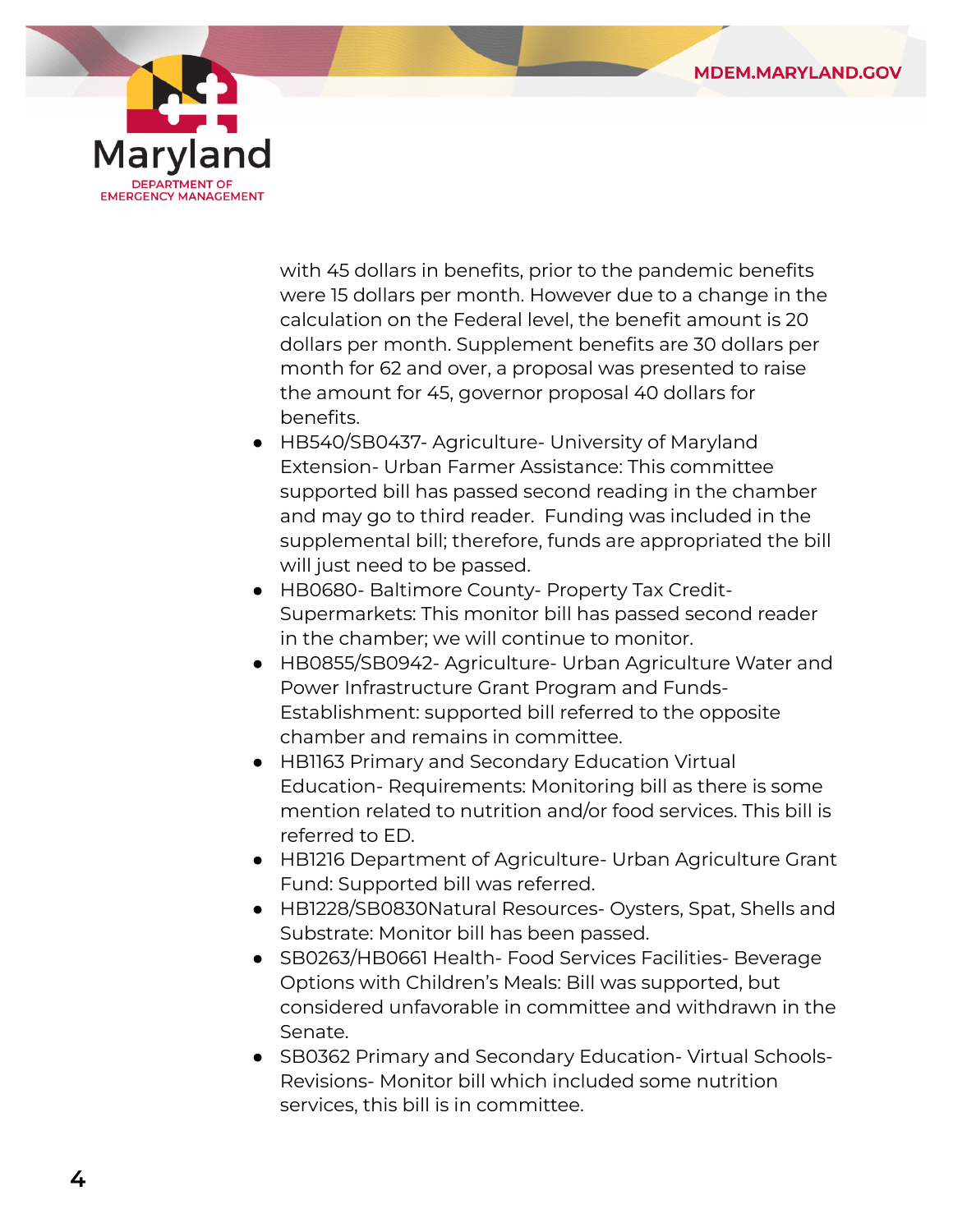



- **●** SB0378/HB0646 Tri-County Council for Southern Maryland- Funding for Southern Maryland Agricultural Development Commission: Monitor bill referred in the senate version, however the house version did not leave the house.
- **●** SB0630/HB0706 Maryland Department of Emergency Management- Office of Resilience: Committee discussed and mentioned in the report as a recommendation. Committee provided a letter of support however the FSRC was not included in the language of this bill. The bill was heavily amended. Secretary Strickland indicates MDEM is building situational awareness (where, when, why, and how to resolve) through coordination. The chief resiliency office will provide MDEM the opportunity to coordinate (not control) resiliency across the state enterprise. There are 16 sectors of the infrastructure protection program, which is beyond food, and other areas. Any support offered from FSRC members on this bill is greatly appreciated. Advocacy opportunities available with the subcommittee. Voting list will be rechecked.
- **●** SB0755/HB1425 Infrastructure Grants- Federal Infrastructure Investment and Coordination Unit- Established (Senator Hester): Related to funding federal infrastructure investment bill passed in January. Bill referred to the house rules committee.
- **●** SB0393/HB0414 Economic Development- Project Restore Program and Fund: monitor bill is currently in committee. Has passed out of the Senate, but not out of the house.

## 3. **Environment and Production Update**

- a. Stephanie Lansing reports the committee meets at least every two-week to focus on parking lot items. Specific items being researched include:
	- **●** Create workshops or seminars (in person or virtual) at community centers, farmers markets, food pantries, schools, etc. on preparing the type of local food available in Maryland.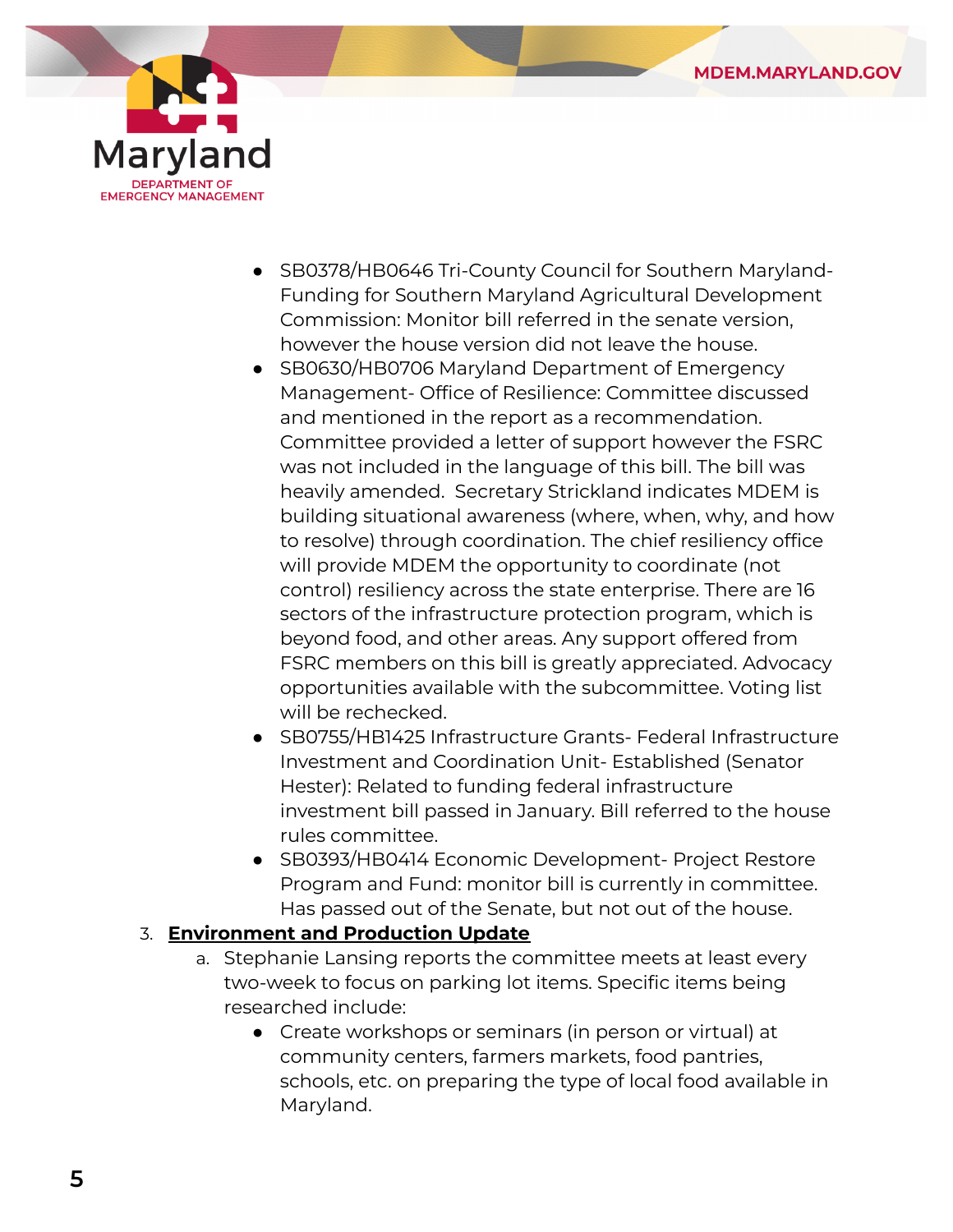



- **i.** Began with understanding existing resources, by developing a resource list (google doc). Next steps include determining where the resource list should be stored, and verifying all existing resources are listed.
- **ii.** The google doc. link was provided to FSRC for further updates from other members.
- **iii.** MSDE-USDA grant of 300,000 to develop standardized recipes using local food
- **iv.** UMD Sustainable Food Lecture Series
- ● The Maryland Healthy Soils Initiative will not be reviewed further, goals do not meet the FSRC's goals/objectives.
- ● Better define the terms "local" and "regional" for the purposes of state food policy.
	- I. University of Delaware's webinar series was suggested to the council.
- o Mitigate the carbon footprint of Maryland's food systems II. Hughes Center support and legislation
- b. The following items were not reviewed by the committee:
	- ● Address climate change impacts on farmers regional and local food systems, and how to plan for adaption
	- Restart the Maryland Farmers Market Association
	- ● Establish a pilot program with a handful of Area Aging Agencies in Maryland, facilitated by the Department of Aging, to increase procurement of fresh, local produce through grants and technical assistance.
	- ● Replicate the Baltimore urban agriculture program throughout the state
	- Support a statewide food waste reduction campaign
	- ● Ensure that Maryland's food and farmworkers have safe and fair working conditions and explore the labor needs, challenges, and opportunities related to the food system in Maryland
- c. Environment and Production meetings are held every other Thursday at 1pm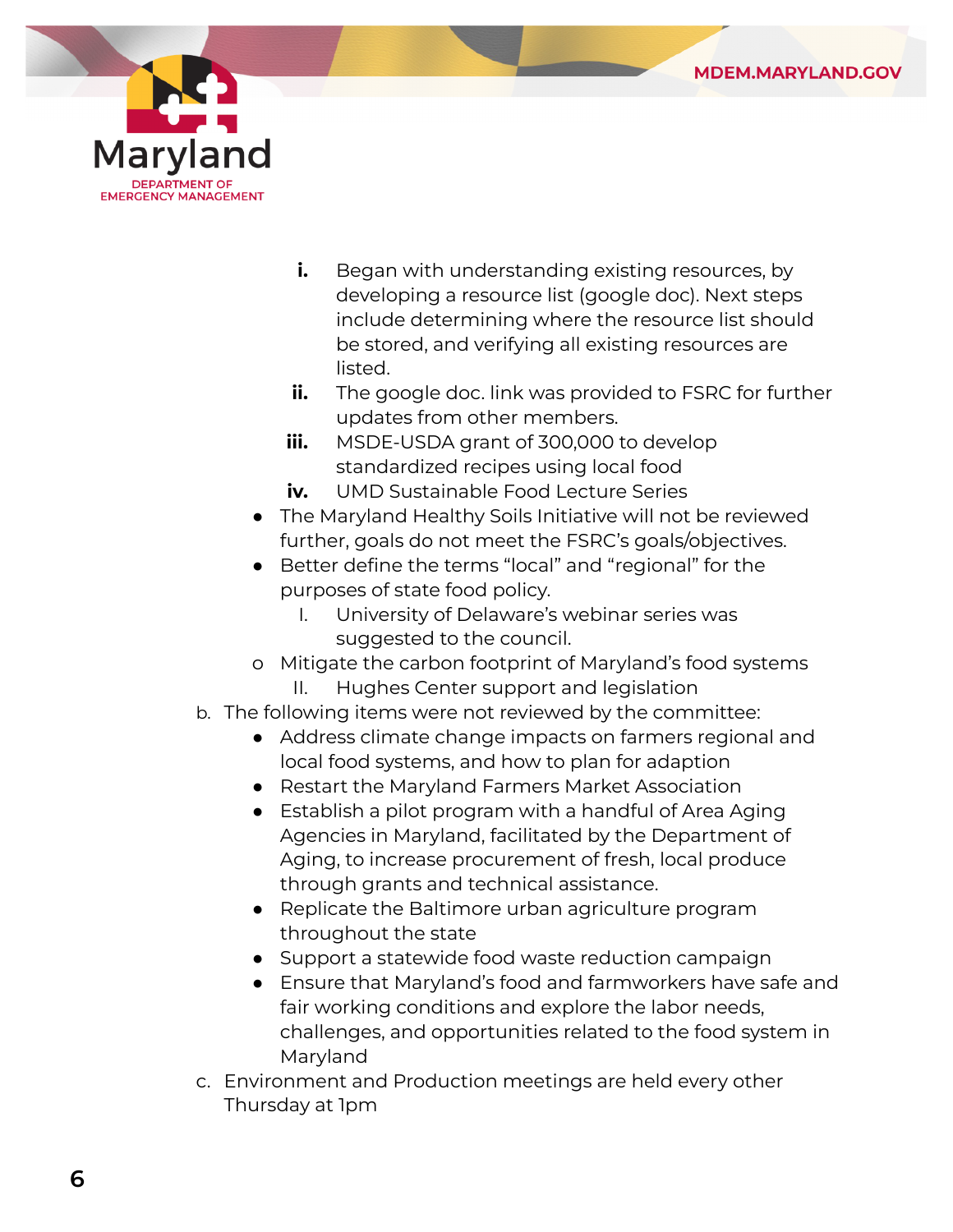

# 4. **Distribution and Access Update**

- a. Vanessa Calaban indicated the subcommittee discussed the parking lot items, to identify which items fall under the category of distribution and access. Identified items were further evaluated to determine what can be accomplished in a Sprint fashion. Two items were determined, including:
	- ● Resiliency Hubs: Examining the model, and how to incorporate food resiliency into this paradigm. Meg Kimmel and Aubrey Germ (from Baltimore Office of Sustainability) discussed more information related to resiliency hubs. Resiliency hubs will be further discussed during the next Lunch and Learn in two weeks. Diana Taylor indicated in the past resiliency hubs were utilized for emergency crisis situations, however the subcommittee is looking for hubs to be utilized by the community. Our interest is in resiliency hubs that are going into the community to ask what is needed, that provide an educational component, community garden, and solar power assistance. Any hub that will provide community sustainability during a crisis. Anna Sierra highlighted there is heightened focus on resiliency hubs, specifically a bill passed requiring Maryland Energy Administration to support a program to establish resiliency hubs, micro grid tech, and solar panels. FEMA has several new initiatives to promote equity and access. MEA grant has a lot of language regarding the labor force, specifically in low-income areas.
	- ● Developing a survey or focus group with food pantry clients and producers, to determine how to connect food insecure populations with access to food. This item is still in development. The Subcommittee meeting is today.

### **5. Council Member Round Table and Update**

 **a.** Mischelle A. Williams shared today is her internal deadline for summer SNAP applications. Deadline will be extended to allow more time to participate, 10 out of 24 applications received.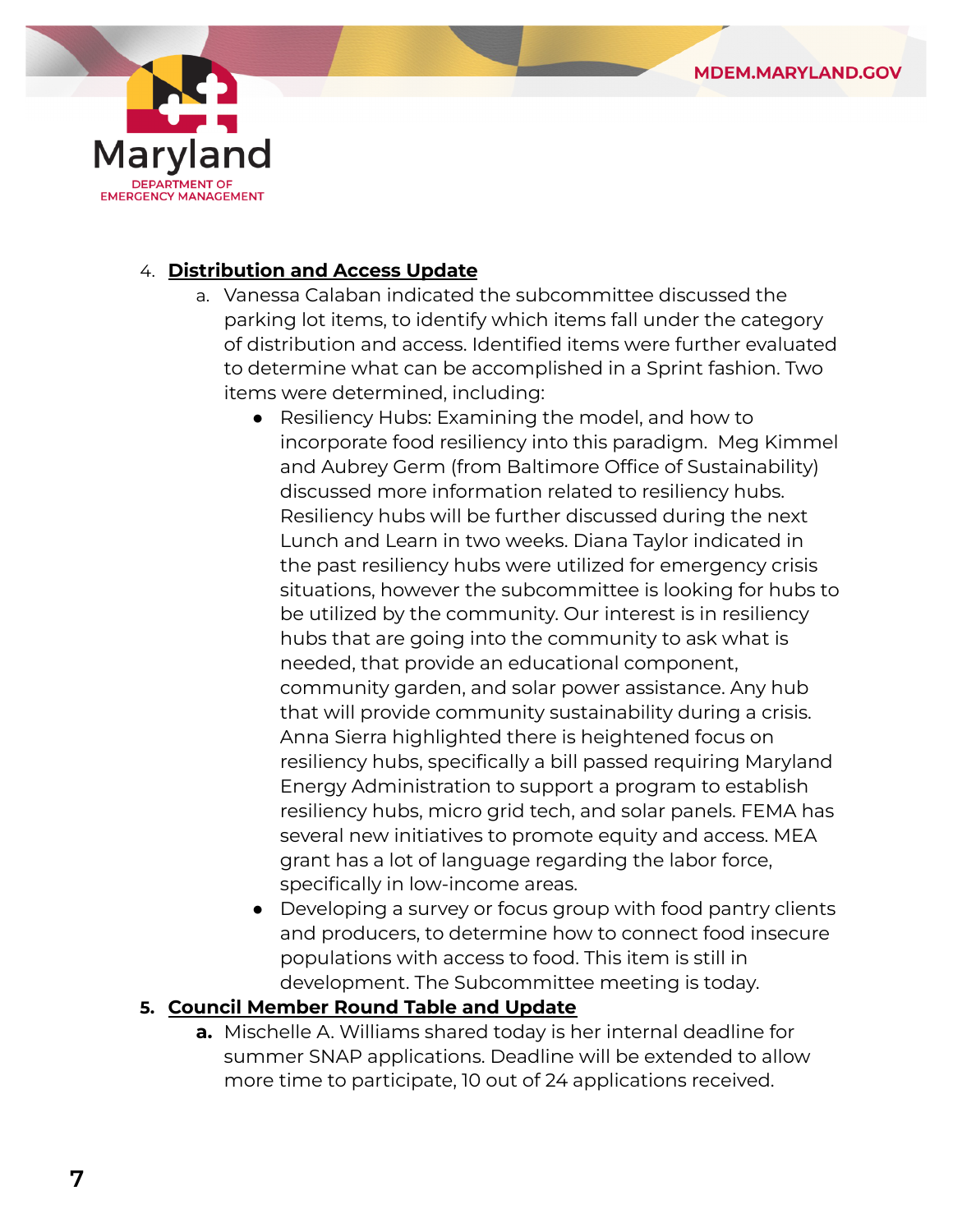



- **b.** Beth Brewster indicated the Blue catfish event was rescheduled for November 6, 2022, more information to come. There will be a Spirulina open house, which is a superfood (one tablespoon can take away malnutrition in a child). Farm to freezer project is still in development, and the mobile pantry is on the street and is attracting interest.
- **c.** Sydney Daigle reports Prince George's County Department of Social Services has launched an office of Food Security. An update was requested regarding the Local Food Purchase Assistance Cooperative Agreement application for the State, which provides funding to purchase local food for underserved communities and prioritizes small farmers. Leslie Sessom-Parks MSDE is closely examining the application.
- **d.** Diana Taylor requested an update regarding the proposed classes related to equity. Anna Sierra indicated, Leadership was given an initial plan, which Leadership determined alterations were needed. We are hopeful after Sine die leadership will be able to revisit this request, however MDEM is looking at other resources to appropriately approach this topic.
- **e.** Michael J Wilson and Crystal FitzSimons will be presenting tomorrow's COG FARM Committee Meeting, as will MD farmer, Russ Shlagel. Link to agenda and connection information: <https://www.mwcog.org/events/2022/4/8/food-and-agriculture-re> gional-member-farm-policy-committee/
- **f.** Lindsay Smith requested Secretary Strickland provide a short summary of the Supplemental Request from earlier in the agenda. Anna Sierra reported the council developed a list of recommendations that had funding attached. These recommendations were put in a survey at the request of DBM, so that council could prioritize the list. Anna can provide the list, this list is separate from MDEM. 100,000 has been funded to MDEM for the food council report beginning in FY23.
- **g.** Berran Rogers reports a new opportunity for a farm risk management training series, this workshop covers 5 areas of risk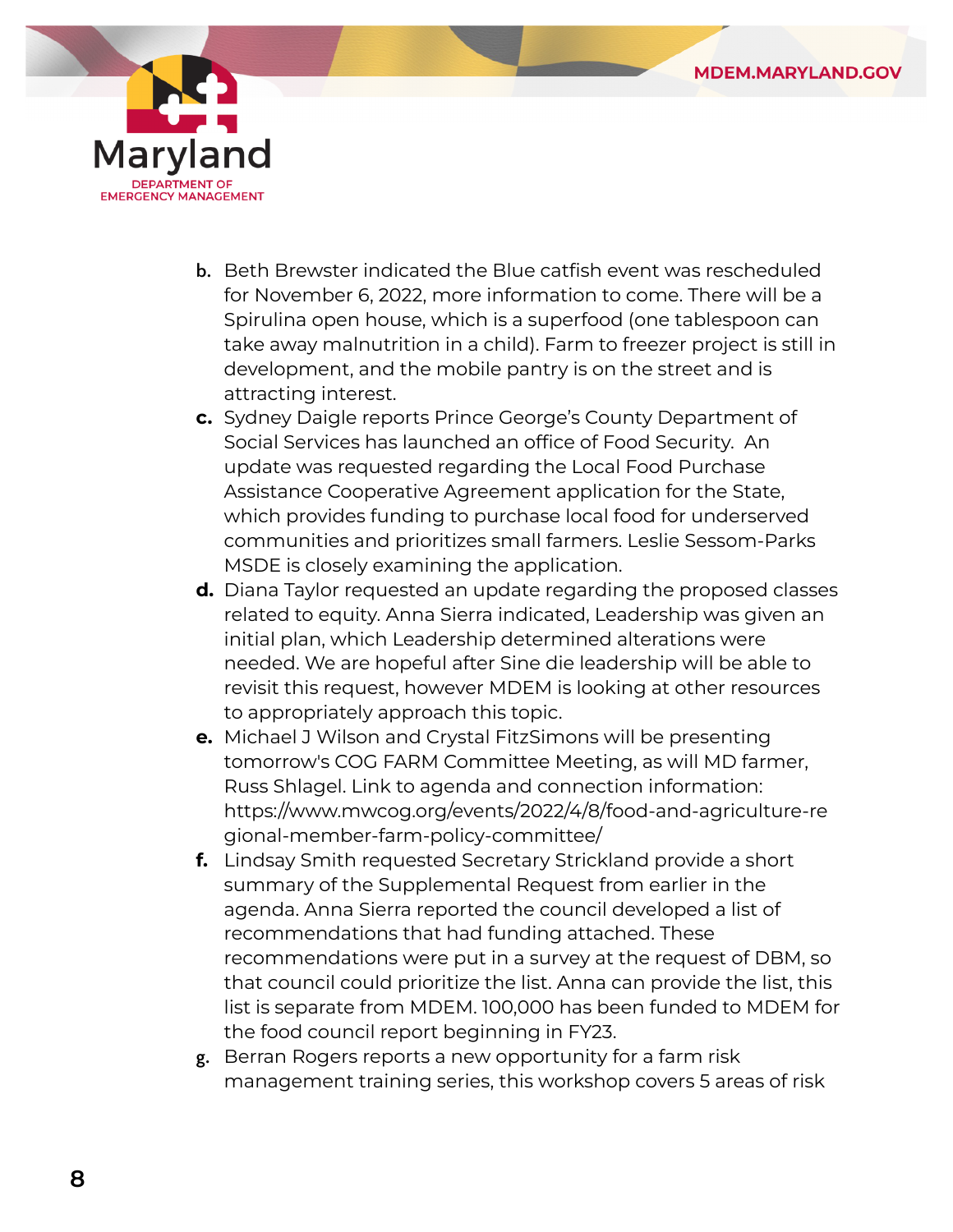



 (production, marketing, financial, human resource, legal risk). This series is free to farmers who attend, information will be shared.

- **h.** Secretary Strickland shared that there is an increased focus with FEMA identifying social vulnerabilities, focusing on diversity, equity, and inclusion. The National emergency managers association has embraced and created a new committee within the organization and signed a MOU with the IDEI (a nonprofit created to help those in emergency management with program areas and individual department areas). MDEM could have funding to address this within the department. Increased funding has been provided for a statewide mitigation project; the goal is to get resources in areas with social vulnerabilities. A summer study may be conducted via proposed bill (status pending) or with MDEM; to establish a fund in the state for individual assistance during disasters, allowing assistance to be delivered in a timely fashion. All support is appreciated. MDEM is now homeless due to reconstruction, therefore COOP bags were issued to all staff, to allow continued operations. There are designated areas where staff may meet. The state emergency operation center and 24 hours staff will COOP to the State's highway facility for the next two years. There may be a temporary facility for parts of the MDEM staff to use for the next two years. Please continue to be patient during the transition.
- **i.** Anna Sierra reported the next upcoming meeting is tentatively in-person, location is to be determined, information will be sent in advance. Meetings will continue to be offered virtually in consideration for those who live a further distance. Please communicate any questions or concerns related to in-person meetings.
- **j.** Theresa Stahl shared Western Maryland food council (which includes Allegheny, Garrett, and Washington County) a grant that established two directories (agriculture education directory and community garden directory) for all three counties. In addition, the grant establishes a farmer to restaurant training program, as well as surveying food pantries to identify needed infrastructure